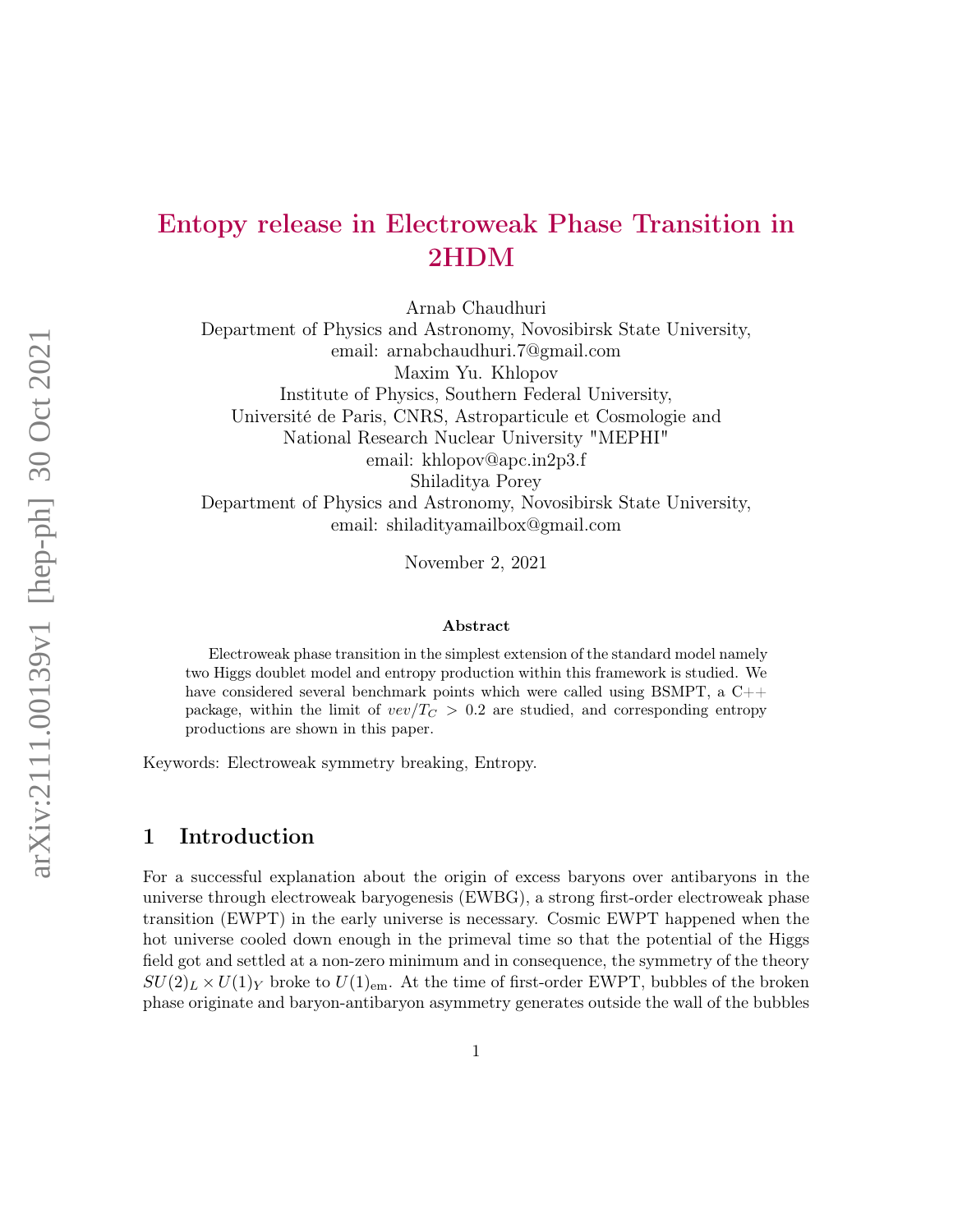of the broken phase. However, after the discovery of the standard model (SM) Higgs boson, it is widely known that EWPT in SM with a single Higgs field is just a smooth cross-over. Therefore, for a successful EWBG, a theory of EWPT in beyond SM (BSM) is needed [\[1\]](#page-5-0).

On the other side,  $\sim 26.5\%$  of the total energy density of the universe is contributed by the dark matter (DM) whose mysterious nature has not been unveiled till now. Although, primordial black holes and MACHOs which are considered as one of the viable baryonic DM candidates, it is now clear that they are unable to contribute completely to the DM energy density of the universe. There are theories about multicharged extension of the standard model like dark atoms which can be viable dark matter candidates, [\[2\]](#page-5-1). But there are no experimental evidences as of now.

Not only about the baryogenesis, but there is also no irrefutable theory in SM about nonbaryonic DM particle which can successfully explain all the observations.

Similar to the above mentioned facts, there are many limitations of the SM. Thus scientists are desperately searching for experimental evidence of BSM. For them the recent result from Fermilab about  $g_{\mu} - 2$  for muon may be a ray of hope.  $g_{\mu}$  is the gyromagnetic ratio of muon which is defined as the ratio of magnetic moment to the angular moment of muon and whose value is 2 from tree-level calculation. If we define  $a_{\mu} = (g_{\mu} - 2)/2$ , then higher order loop corrections from SM gives  $a_{\mu} = 116, 591, 810(43) \times 10^{-11}$  where the value measured from Fermilab is 16, 592, 061(41)  $\times$  10<sup>-11</sup> which differs from SM at 3.3 $\sigma$ level [\[3\]](#page-5-2). This contradiction is actually buttressed the previously claimed result from the E821 experiment at Brookhaven National Lab (BNL). There are numerous explanation for this anomalous result including the existence of BSM.

Among all the BSM theories, the two Higgs doublet model (2HDM) is one of the most popular theories which not only exhibits strong first-order EWPT for the proper choice of parameter space but also provides the minimal phenomenological description of some effects of the supersymmetric model predicting two Higgs boson doublet. In addition to that, this model can produce dark matter particles [\[4\]](#page-7-0) and gives a satisfactory explanation for the  $g_{\mu}$  anomaly of muon [\[5\]](#page-7-1) if the parameter space is properly chosen.

At or around the epoch of EWPT the energy density of the universe was dominated by relativistic species with negligible chemical potential. In addition to that, the universe was almost always in thermal equilibrium except some special epochs. Thus entropy density per comoving volume of the relativistic plasma was conserved. However, EWPT is a strongly thermally non-equilibrium process and thus there is a possibility that entropy might have been generated during this cosmic process.

In this work, we explored the increase in entropy during the epoch of EWPT in the real type-I 2HDM framework. We have shown that entropy density per comoving volume increases if EWPT happens as a first-order phase transition in 2HDM model.

The article is arranged as follows: In the next section the Lagriangian of the model along with the results are given. A generic conclusion follows and in the appendix the detailed potential is mentioned.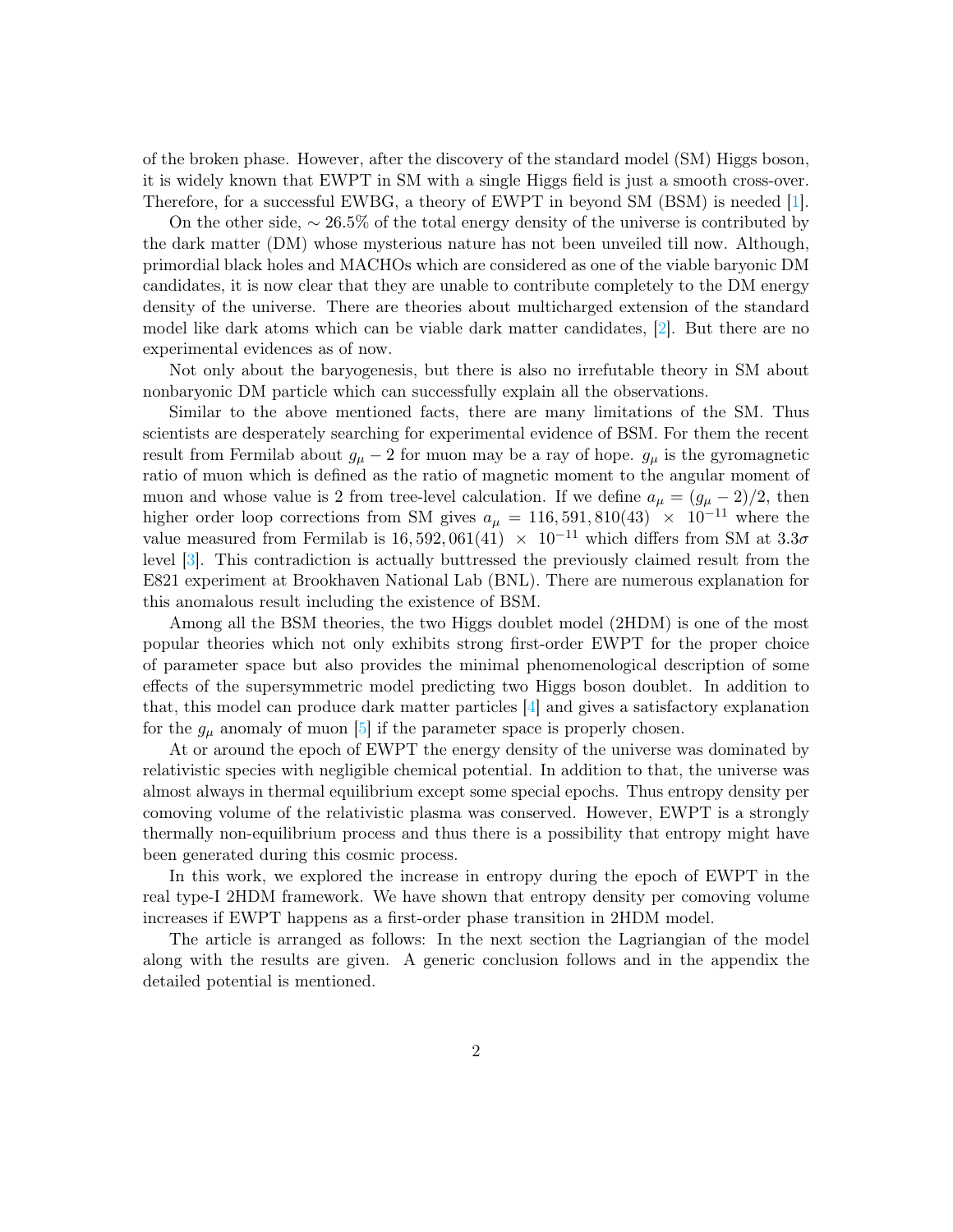### 2 Lagrangian density of the model

The Lagrangian density of EWPT theory in real type-I 2HDM is given by

$$
\mathcal{L} = \mathcal{L}_{\text{gauge,kin}} + \mathcal{L}_f + \mathcal{L}_{\text{Yuk}} + \mathcal{L}_{\text{Higgs}} - V(\Phi_1, \Phi_2, T) \tag{1}
$$

where  $\mathcal{L}_{\text{gauge,kin}}$ ,  $\mathcal{L}_{f}$  and  $\mathcal{L}_{\text{Yuk}}$  are the kinetic energy term of gauge bosons  $(W_{\alpha}$  and  $B_{\alpha}$ with  $\alpha = 0, 1, 2, 3$ , kinetic energy of fermions and Yukawa interaction term of fermions with Higgs bosons. These terms are defined in  $[6, 7]$  $[6, 7]$  $[6, 7]$  and also discussed in Appendix [A.](#page-8-0) Throughout this article, all the Greek indices used in super or sub-script run from 0 to 3 and Latin indices from 1 to 3 if not mentioned otherwise.

 $\mathcal{L}_{\text{Higgs}}$  incorporates the kinetic term of the Higgs field and their interaction with the gauge bosons. Thus

$$
\mathcal{L}_{\text{Higgs}} = \{ (\partial^{\mu} + i\mathcal{W}^{\mu}) \Phi_a \}^{\dagger} \{ (\partial_{\mu} + i\mathcal{W}_{\mu}) \Phi_a \} \tag{2}
$$

where  $a = 1, 2$  for two Higgs field,  $i = \sqrt{(-1)}$ ,  $i\mathcal{W}^{\mu} \equiv +igT^{k}W^{k\mu} + ig^{\prime}YB^{\mu}$ , and g and g' are coupling constants,  $T^i$  is the generator of  $SU(2)_L$  (left-Chiral), which is also a form of Pauli matrices, and Y is the hyper-charge generator of the  $U(1)$ .

The total CP-conserving potential for our 2HDM model considered is

<span id="page-2-0"></span>
$$
V(\Phi_1, \Phi_2, T) = V_{tree}(\Phi_1, \Phi_2) + V_{CW}(\Phi_1, \Phi_2) + V_T(T) + V_{\text{daisy}}(T)
$$
\n(3)

The tree-level potential can be written as

$$
V_{\text{tree}}(\Phi_1, \Phi_2) = m_{11}^2 \Phi_1^{\dagger} \Phi_1 + m_{22}^2 \Phi_2^{\dagger} \Phi_2 - \left[ m_{12}^2 \Phi_1^{\dagger} \Phi_2 + m_{12}^* \Phi_2^{\dagger} \Phi_1 \right] + \frac{1}{2} \lambda_1 \left( \Phi_1^{\dagger} \Phi_1 \right)^2
$$
  
+ 
$$
\frac{1}{2} \lambda_2 \left( \Phi_2^{\dagger} \Phi_2 \right)^2 + \lambda_3 \left( \Phi_1^{\dagger} \Phi_1 \right) \left( \Phi_2^{\dagger} \Phi_2 \right) + \lambda_4 \left( \Phi_1^{\dagger} \Phi_2 \right) \left( \Phi_2^{\dagger} \Phi_1 \right)
$$
  
+ 
$$
\left[ \frac{1}{2} \lambda_5 \left( \Phi_1^{\dagger} \Phi_2 \right)^2 + \frac{1}{2} \lambda_5^* \left( \Phi_2^{\dagger} \Phi_1 \right)^2 \right].
$$
 (4)

 $m_{12}^2$ ,  $m_{11}^2$ , and  $m_{22}^2$  can be estimated from the following formula

$$
m_{12}^2 = 100^2 \text{ GeV}^2 \tag{5}
$$

$$
m_{11}^2 = \frac{1}{4v_1} \left( -2\lambda_1 v_1^3 + 4m_{12}^2 v_2 - 2\lambda_3 v_1 v_2^2 - 2\lambda_4 v_1 v_2^2 - \lambda_5 v_1 v_2^2 - v_1 v_2^2 \lambda_5 \right) \tag{6}
$$

$$
m_{22}^2 = \frac{1}{4v_2} \left( 4m_{12}^2 v_1 - 2\lambda_3 v_1^2 v_2 - 2\lambda_4 v_1^2 v_2 - \lambda_5 v_1^2 v_2 - 2\lambda_2 v_2^3 - v_1^2 v_2 \lambda_5 \right) \tag{7}
$$

The value of  $m_{12}^2$  can alter for different parameter space. These formulas are valid since  $\lambda_5$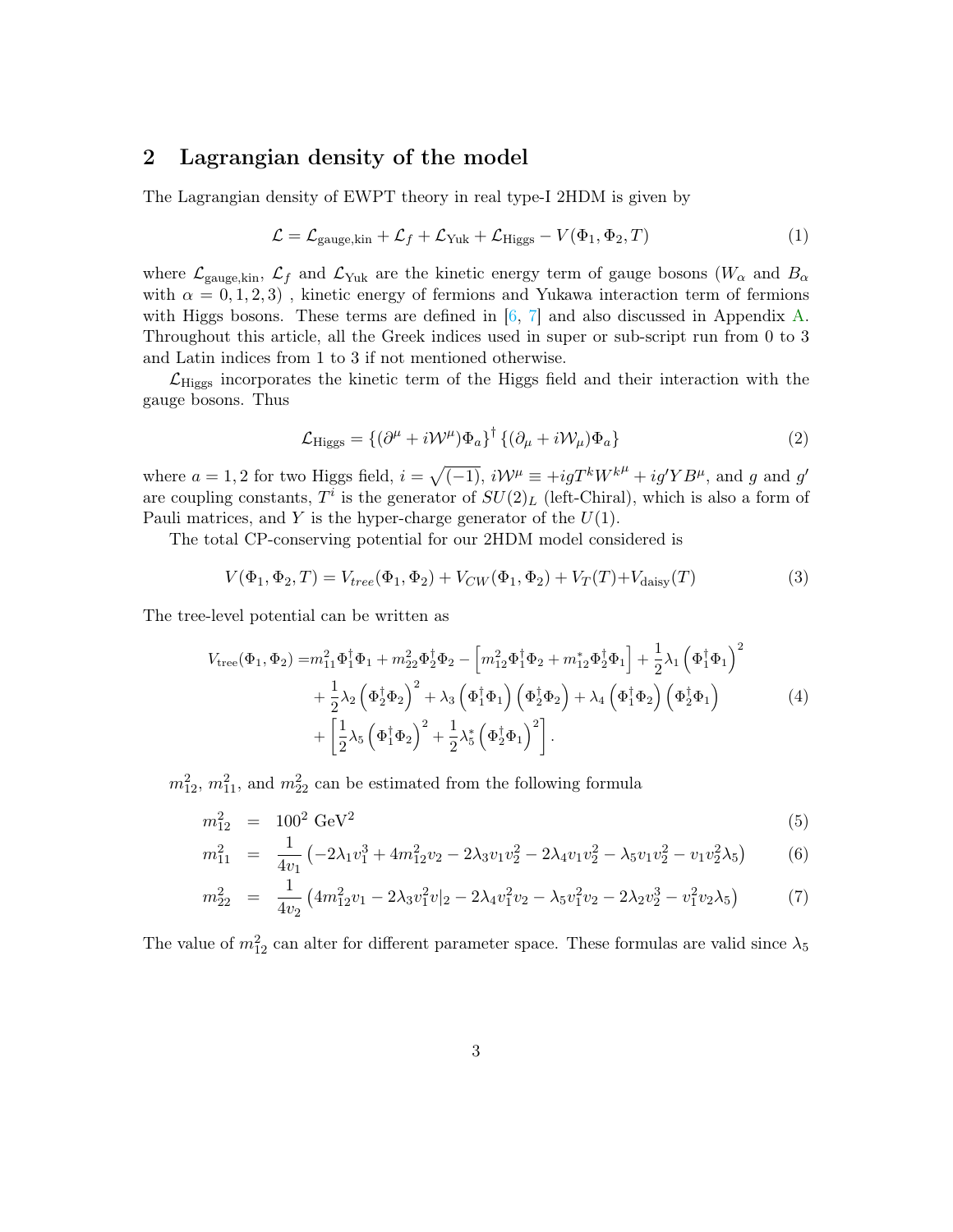is real and  $\lambda_6 = \lambda_7 = 0$ . The  $\lambda_{1-5}$  can be calculated from the parameter space as

$$
\lambda_1 = \frac{m_H^2 \cos \alpha^2 + m_h^2 \sin \alpha^2 - m_{12}^2 \tan \beta}{v^2 \cos \beta^2},\tag{8}
$$

$$
\lambda_2 = \frac{m_H^2 \sin \alpha^2 + m_h^2 \cos \alpha^2 - m_{12}^2 \tan \beta^{-1}}{v^2 \sin \beta^2},
$$
\n(9)

$$
\lambda_3 = \frac{(m_H^2 - m_h^2)\sin\alpha\cos\alpha + 2m_{H^\pm}^2\cos\beta\sin\beta - m_{12}^2}{v^2\sin\beta\cos\beta},
$$
\n(10)

$$
\lambda_4 = \frac{(m_A^2 - 2m_{H^\pm}^2)\sin\beta\cos\beta + m_{12}^2}{v^2\sin\beta\cos\beta},\tag{11}
$$

$$
\lambda_5 = \frac{m_{12}^2 - m_A^2 \sin \beta \cos \beta}{v^2 \sin \beta \cos \beta}.
$$
\n(12)

where v is the standard model expectation value,  $v^2 = v_1^2 + v_2^2$ ,  $\tan \beta = v_2/v_1$  and  $\cos(\beta - \alpha) \to 0$  leads to SM result. The details about the parameter space of  $m_H$ ,  $m_h$ ,  $m_{H\pm}$  can be found in the recent works [\[8,](#page-7-4) [9,](#page-7-5) [10\]](#page-7-6).

The Coleman–Weinberg correction to the potential -

$$
V_{\text{CW}}\left(v_1 + v_2\right) = \sum_{j} \frac{n_j}{64\pi^2} (-1)^{2s_j} m_j^4\left(v_1, v_2\right) \left[ \log \left( \frac{m_j^2\left(v_1, v_2\right)}{\mu^2} \right) - c_j \right] \tag{13}
$$

The values of  $n_j$ ,  $s_j$ ,  $c_j$  and different mass-values  $m_j^2(v_1, v_2)$  are mention in Appendix [B](#page-8-1) and  $\mu = 246$  GeV.

Temperature correction of potential and its series expansion in Landau gauge are

$$
V_T = \frac{T^4}{2\pi^2} \left( \sum_{j=\text{bosons}} n_j J_B \left[ \frac{m_j^2(v_1, v_2)}{T^2} \right] + \sum_{j=\text{fermions}} n_j J_F \left[ \frac{m_j^2(v_1, v_2)}{T^2} \right] \right) \tag{14}
$$

$$
T^4 J_B \left[ \frac{m^2}{T} \right] = -\frac{\pi^4 T^4}{45} + \frac{\pi^2}{12} T^2 m^2 - \frac{\pi}{6} T (m^2)^{3/2} - \frac{1}{32} m^4 \ln \frac{m^2}{a_b T^2} + \cdots, \tag{15}
$$

$$
T^4 J_F \left[ \frac{m^2}{T} \right] = \frac{7\pi^4 T^4}{360} - \frac{\pi^2}{24} T^2 m^2 - \frac{1}{32} m^4 \ln \frac{m^2}{a_f T^2} + \cdots , \qquad (16)
$$

where  $a_b = 16a_f = 16\pi^2 \exp(3/2 - 2\gamma_E)$  with  $\gamma_E$  being the Euler-Mascheroni constant.

The daisy term is defined as

$$
V_{\text{daisy}}(T) = -\frac{T}{12\pi} \sum_{i=1} \left[ \left( M_i^2 \left( v_1, v_2, T \right) \right)^{3/2} - \left( m_i^2 \left( v_1, v_2 \right) \right)^{3/2} \right] \tag{17}
$$

Details about the  $M_i^2(v_1, v_2, T)$  term can be found in [\[12,](#page-7-7) [13\]](#page-7-8). Actually, we will see later that all these terms will be taken care of the software package we have used for this work.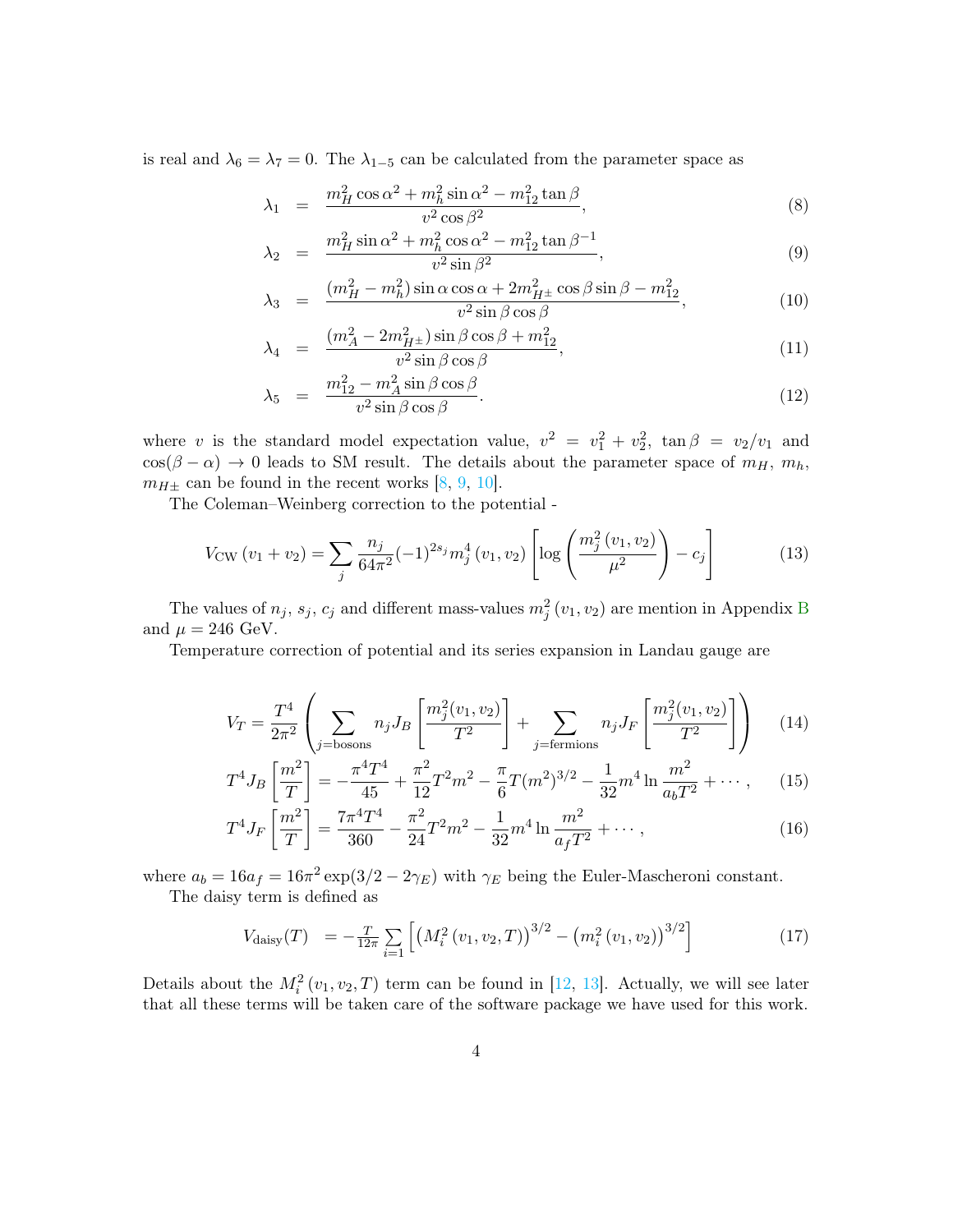At sufficiently high temperature, the total potential of eq.[\(3\)](#page-2-0) has only one minimum at  $\langle \Phi_1 \rangle = \langle \Phi_2 \rangle = 0$  and there is no symmetry breaking. The critical temperature  $(T_c)$  is defined as the temperature at which if the temperature drops down, the total potential gets a second minimum at  $(\Phi_{a,\min}) \equiv {\{\langle \Phi_1 \rangle = v_1, \langle \Phi_2 \rangle = v_2\}}$ . For simplicity, we are assuming in this work that both of the Higgs field  $\Phi_1$  and  $\Phi_2$  get the second minimum t the same temperature  $T_c$  at the same time. Thus

$$
V(\Phi_1 = 0, \Phi_2 = 0, T_c) = V(\Phi_1 = v_1, \Phi_2 = v_2, T_c).
$$
\n(18)

As soon as the Higgs potential gets a non-zero minimum, the other relativistic particles starts to gain mass and becomes non-relativistic. The reaction rate among them and also with photon becomes comparable with the Hubble parameter and thus decouples from relativistic plasma. The mass of the particle and coupling constant determine the decoupling temperature. For instance, top quark decouples earlier than electron or other quarks.

Now, at the time of EWPT the universe can be assumed as perfectly homogeneous and isotropic and thus we can neglect the spatial partial derivatives of the Higgs fields. Therefore, when the Higgs fields start to oscillate around their minima  $(\Phi_{a,\min})$  then energy density  $\rho$  and pressure P are

<span id="page-4-0"></span>
$$
\rho = \dot{\Phi}_{a,\min}^2 + V_{\text{tot}}(\Phi_1, \Phi_2, T) + \frac{g_* \pi^2}{30} T^4.
$$
\n(19)

$$
P = \dot{\Phi}_{a,\min}^2 - V_{\text{tot}}(\Phi_1, \Phi_2, T) + \frac{1}{3} \frac{g_* \pi^2}{30} T^4
$$
 (20)

The last terms in eq.[\(19\)](#page-4-0) and eq.[\(20\)](#page-4-0) arise from the Yukawa interaction between fermions and Higgs bosons and from the energy density of the fermions, the gauge bosons, and the interaction between the Higgs and gauge bosons. g<sup>∗</sup> depends on the effective number of particles present in the relativistic soup at or near the EWPT. It's value in our model is greater than the value in SM.

Since the oscillation of  $\Phi_a$  around  $\Phi_{a,\text{min}}$  is small compared to Hubble expansion, we can neglect the time derivative of  $\dot{\Phi}_{a,\text{min}}$  [\[11\]](#page-7-9) for simplicity in this work.

Again, entropy density per comoving volume is defined as

$$
s = \frac{\rho + P}{T}a^3\tag{21}
$$

which is conserved for relativistic species with negligible chemical potential. From  $eq.(19)$  $eq.(19)$ and eq. $(20)$  we get

$$
\rho + P = 2\dot{\Phi}_{a,\min}^2 + \frac{4}{3}\frac{g_*\pi^2}{30}T^4
$$
\n(22)

As discussed earlier, g<sup>∗</sup> will change with the decoupling process and thus s for relativistic plasma will increase for our considered scenario. Then the increase in entropy can be calculated using conservation of energy momentum tensor

<span id="page-4-1"></span>
$$
\dot{\rho} = -3H\left(\rho + P\right) \tag{23}
$$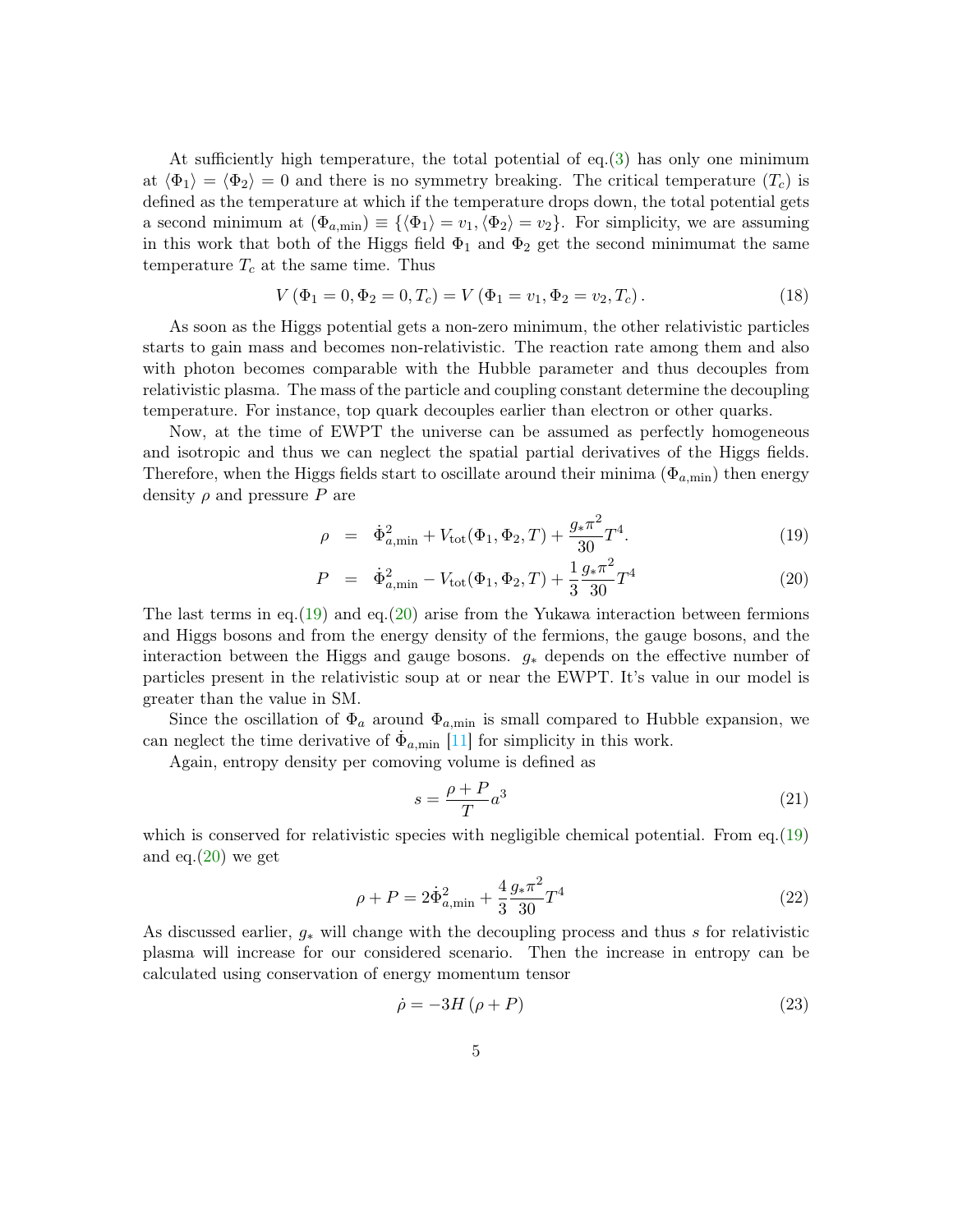To solve eq. [\(23\)](#page-4-1), we have used BSMPT [\[13,](#page-7-8) [14\]](#page-7-10), a C++ package to calculate the vacuum expectation value (VEV) of the total potential, value of the total potential at VEV for different temperatures including  $T_c$ . We have chosen the parameter in such a way so that  $VEV/T_c > 0.02$ . We have considered five sets of benchmark values and the corresponding figures are shown in Fig[.1](#page-6-0)

|                 | $m_h$ [GeV] |     | $\mid m_H$ [GeV] $\mid m_{H^{\pm}}$ [GeV] $\mid$ |     |                | $m_A$ [GeV] $\vert \tan \beta \vert \cos (\beta - \alpha) \vert m_{12}^2$ GeV <sup>2</sup> |                 | $\lambda_1$ | $\lambda_2$       | $\lambda_3$ | $\lambda_4$ | $\lambda_5$ | $T_c$    |      | $vev/T_c \mid \delta s/s[\%]$ |
|-----------------|-------------|-----|--------------------------------------------------|-----|----------------|--------------------------------------------------------------------------------------------|-----------------|-------------|-------------------|-------------|-------------|-------------|----------|------|-------------------------------|
| BM <sub>1</sub> | 125         | 500 | 500                                              | 500 | $\overline{2}$ | $\bf{0}$                                                                                   | $10^{5}$        |             | $0.258 \pm 0.258$ | 0.258       | $\bf{0}$    | $\theta$    | 161.36   | 1.4  | 57                            |
| BM 2            |             |     | 485                                              | 500 | $\overline{2}$ | 0.00                                                                                       | 10 <sup>5</sup> | 0.258       | .258              | $-0.23$     | 0.49        | $\Omega$    | $153.27$ | 1.25 | 53                            |
| BM <sub>3</sub> | п.          |     | 485                                              | 485 | $\overline{2}$ | 0.07                                                                                       | $10^{5}$        | 1.28        | 0.002             | 0.21        | 0.244       | 0.244       | 168.61   | 1.7  | 59                            |
| BM <sub>4</sub> |             | 485 | 485                                              | 485 | 10             | 0.1                                                                                        | 23.289.6        | 3.9         | 0.22              | 3.9         | $\bf{0}$    |             | 230.18   | 1.86 | 70                            |
| BM <sub>5</sub> |             | 90  | 200                                              | 300 | 10             | $\theta$                                                                                   | 801.98          | 0.258       | $+0.258$          | 1.31        | 0.3         | $-1.35$     | 135.38   | 1.06 | 37                            |

Table 1: 2HDM Benchmark points for entropy production

## 3 Conclusion

As seen from Fig[.1,](#page-6-0) the entropy productions for some benchmark points are shown here. A proper difference can be noticed from the standard model scenario. As seen in [\[11\]](#page-7-9), the entropy released is around 13% and in the present scenario, we see that the production is considerably higher. This is because first-order phase transition as seen in 2HDM can release more entropy compared to smooth crossover or second-order in the case of the standard model. The massive scalar particles in 2HDM contribute considerably to this production as well.

## Acknowledgements

The work of S.P. and A.C. is funded by RSF Grant 19-42-02004. The research by M.K. was supported by the Ministry of Science and Higher Education of the Russian Federation under Project "Fundamental problems of cosmic rays and dark matter", No. 0723-2020-0040.

### References

- <span id="page-5-0"></span>[1] D. E. Morrissey and M. J. Ramsey-Musolf, New J. Phys. 14 (2012), 125003 doi:10.1088/1367-2630/14/12/125003 [arXiv:1206.2942 [hep-ph]].
- <span id="page-5-1"></span>[2] A. Chaudhuri and M. Yu. Khlopov, Universe 7, (2021) 8, 275 doi:10.3390/universe7080275 [arXiv: 2106.11646 [hep-ph]].
- <span id="page-5-2"></span>[3] B. Abi et al. [Muon g-2], Phys. Rev. Lett. 126 (2021) no.14, 141801 doi:10.1103/PhysRevLett.126.141801 [arXiv:2104.03281 [hep-ex]].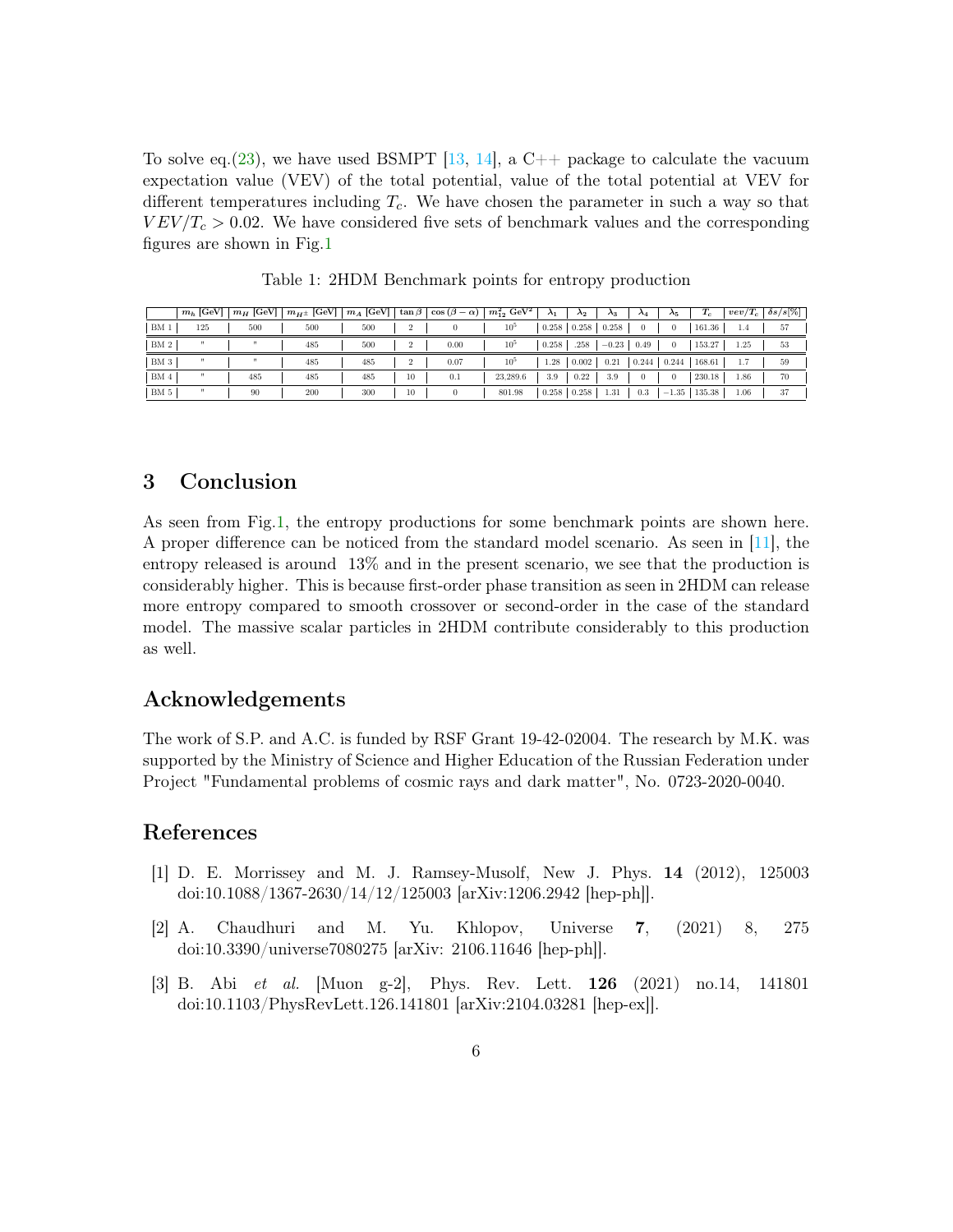<span id="page-6-0"></span>

Figure 1: The figures show the entropy production for five different benchmark (BM) points: Pink line (BM 5,  $T_c = 135.38$  GeV and  $\delta s/s = 37\%$ ), Red line (BM 2,  $T_c = 153.27$  GeV and  $\delta s/s = 53\%$ ), Green line (BM 1,  $T_c = 161.36$  GeV and  $\delta s/s = 30\%$ ), Black line (BM 3,  $T_c = 168.61$  GeV and  $\delta s/s = 59\%$ , and Blue line (BM 4  $T_c = 230.18$  GeV and  $\delta s/s = 70\%$ ).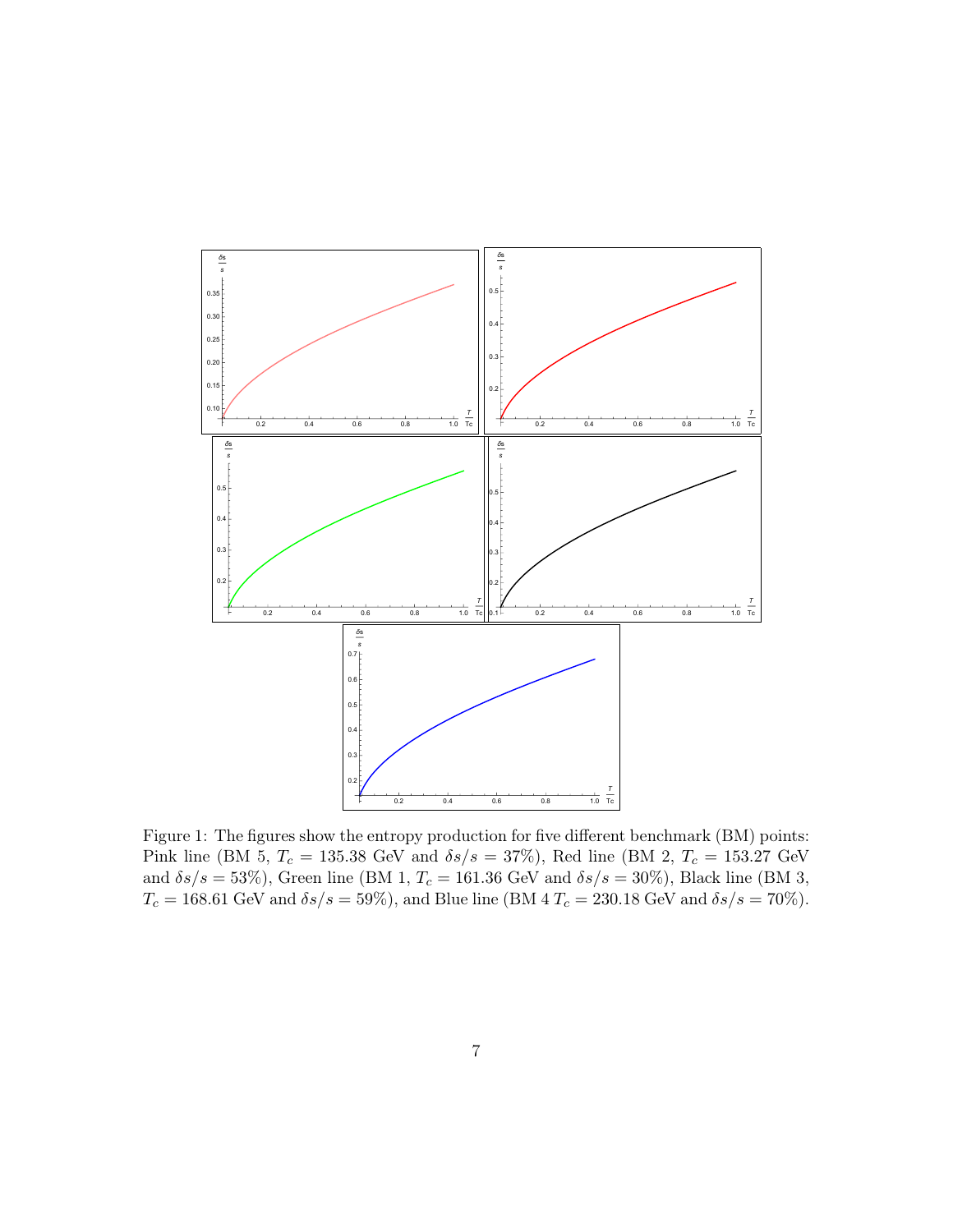- <span id="page-7-0"></span>[4] L. Wang and X. F. Han, Phys. Lett. B 739 (2014), 416-420 doi:10.1016/j.physletb.2014.11.016 [arXiv:1406.3598 [hep-ph]].
- <span id="page-7-1"></span>[5] L. Wang and X. F. Han, JHEP 05 (2015), 039 doi:10.1007/JHEP05(2015)039 [arXiv:1412.4874 [hep-ph]].
- <span id="page-7-2"></span>[6] A. Chaudhuri and M. Y. Khlopov, MDPI Physics 3 (2021) no.2, 275-289 doi:10.3390/physics3020020 [arXiv:2103.03477 [hep-ph]].
- <span id="page-7-3"></span>[7] A. Chaudhuri, M. Y. Khlopov and S. Porey, Galaxies 9 (2021) no.2, 45 doi:10.3390/galaxies9020045 [arXiv:2105.10728 [hep-ph]].
- <span id="page-7-4"></span>[8] O. Eberhardt, A. P. Martínez and A. Pich, JHEP 05 (2021), 005 doi:10.1007/JHEP05(2021)005 [arXiv:2012.09200 [hep-ph]].
- <span id="page-7-5"></span>[9] S. Karmakar, Springer Proc. Phys. 248 (2020), 193-198 doi:10.1007/978-981-15-6292- 1\_23
- <span id="page-7-6"></span>[10] G. C. Dorsch, S. J. Huber, K. Mimasu and J. M. No, Phys. Rev. D 93 (2016) no.11, 115033 doi:10.1103/PhysRevD.93.115033 [arXiv:1601.04545 [hep-ph]].
- <span id="page-7-9"></span>[11] A. Chaudhuri and A. Dolgov, JCAP 01 (2018), 032 doi:10.1088/1475- 7516/2018/01/032 [arXiv:1711.01801 [hep-ph]].
- <span id="page-7-7"></span>[12] J. Bernon, L. Bian and Y. Jiang, JHEP 05 (2018), 151 doi:10.1007/JHEP05(2018)151 [arXiv:1712.08430 [hep-ph]].
- <span id="page-7-8"></span>[13] P. Basler and M. Mühlleitner, Comput. Phys. Commun. 237 (2019), 62-85 doi:10.1016/j.cpc.2018.11.006
- <span id="page-7-10"></span>[14] P. Basler, M. Mühlleitner and J. Müller, Comput. Phys. Commun. 269 (2021), 108124 doi:10.1016/j.cpc.2021.108124 [arXiv:2007.01725 [hep-ph]].
- [15] P. Basler, M. Krause, M. Muhlleitner, J. Wittbrodt and A. Wlotzka, JHEP 02 (2017), 121 doi:10.1007/JHEP02(2017)121 [arXiv:1612.04086 [hep-ph]].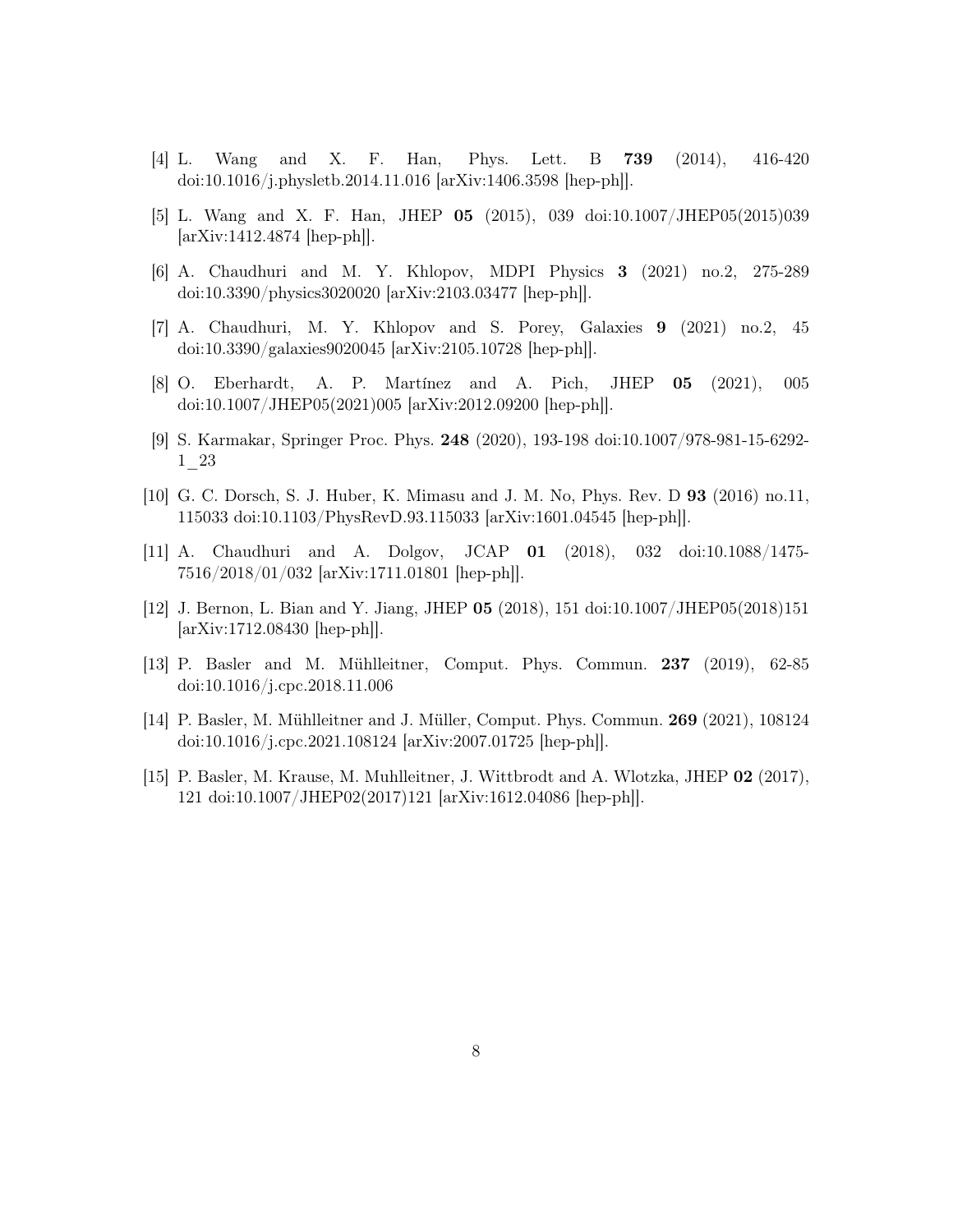# <span id="page-8-0"></span>Appendix A

The kinetic energy term of gauge bosons, kinetic energy of fermions and Yukawa interaction term of fermions with Higgs bosons are

$$
\mathcal{L}_f = \sum_{\Psi = Q, L, u, d, l} i \left( \bar{\Psi}_L \rlap{\,/}D \Psi_L + \bar{\Psi}_R \rlap{\,/}D \Psi_R \right) \tag{24}
$$

$$
\mathcal{L}_{\text{Yuk}} = -\left[ y_e e_R \Phi_a^{\dagger} L_L + y_e^* \bar{L_L} \Phi_a^{\dagger} e_R + \cdots \right] \tag{25}
$$

<span id="page-8-2"></span>
$$
\mathcal{L}_{\text{gauge,kin}} = -\frac{1}{4} G_{\mu\nu}^j G^{j\mu\nu} - \frac{1}{4} F_{\mu\nu}^B F^{B^{\mu\nu}} \tag{26}
$$

where  $\Psi$  is the fermionic field, subscript  $L(R)$  is for the left (right) chiral field. The sum in eq.[\(25\)](#page-8-2) is also over quarks.  $y_e$  is the complex constant and

$$
G^j_{\mu\nu} = \partial_\mu W^j_\nu - \partial_\nu W^j_\mu - g\epsilon^{jkl} W^k_\mu W^l_\nu \tag{27}
$$

$$
F_{\mu\nu}^{B} = \partial_{\mu}B_{\nu} - \partial_{\nu}B_{\mu} \tag{28}
$$

$$
\mathcal{D}\Psi_{L,R}^{(j)} \equiv \gamma^{\mu}(\partial_{\mu} + igW_{\mu} + ig'Y_{L,R}B_{\mu})\Psi_{L,R}^{(j)}
$$
(29)

# <span id="page-8-1"></span>4 Appendix B: Masses of new Scalars

$$
c_i = \begin{cases} \frac{5}{6}, & (i = W^{\pm}, Z, \gamma) \\ \frac{3}{2}, & \text{otherwise} \end{cases} \tag{30}
$$

| Bosons           | $n_i$          | $S_i$          | $m(v)^2$          |                   |
|------------------|----------------|----------------|-------------------|-------------------|
| $\hbar$          | 1              | 1              | eigenvalues of 42 | Higgs             |
| H                | 1              | 1              | eigenvalues of 42 | <b>Higgs</b>      |
| $\boldsymbol{A}$ | 1              | 1              | eigenvalues of 42 | <b>Higgs</b>      |
| $\overline{G^0}$ | 1              | 1              | eigenvalues of 42 | Goldstone         |
| $H^{\pm}$        | $\overline{2}$ | 1              | Eq.34             | Charged Higgs     |
| $G^{\pm}$        | $\overline{2}$ | 1              | Eq.35             | Charged Goldstone |
| $Z_L$            | 1              | 1              | Eq.32             | Higgs             |
| $Z_T$            | $\overline{2}$ | $\overline{2}$ | Eq.32             | <b>Higgs</b>      |
| $W_L$            | $\overline{2}$ | 1              | Eq.31             | Higgs             |
| $W_T$            | 4              | $\overline{2}$ | Eq.31             | Higgs             |
| $\gamma_L$       | 1              | $\overline{2}$ | Eq.33             |                   |
| $\gamma_T$       | $\overline{2}$ | $\overline{2}$ | Eq.33             |                   |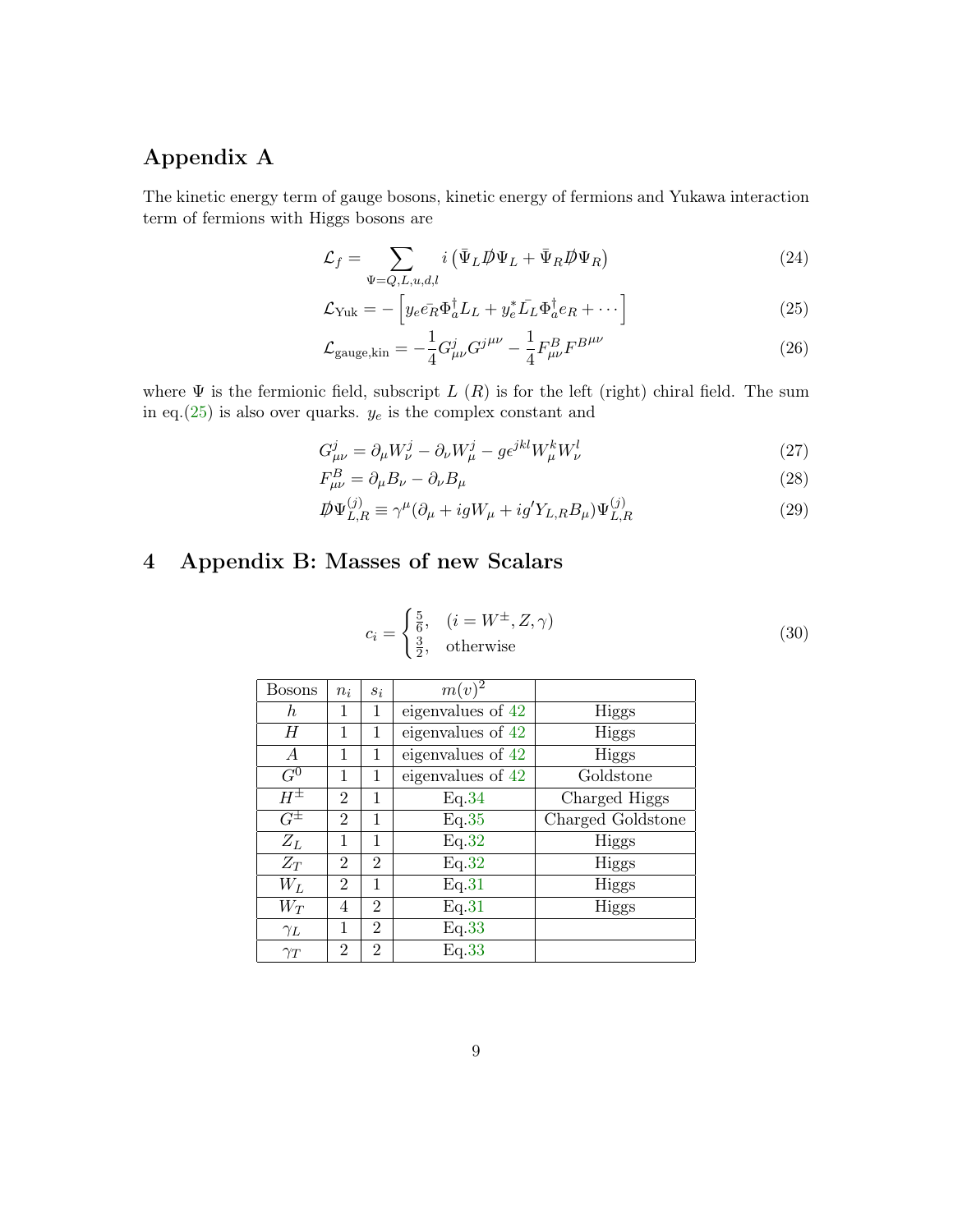<span id="page-9-2"></span>
$$
m_W^2 = \frac{g^2}{4}v^2.
$$
\n(31)

$$
m_Z^2 = \frac{g^2 + g'^2}{4}v^2.
$$
\n(32)

$$
m_{\gamma}^{2} = 0. \tag{33}
$$

<span id="page-9-1"></span>
$$
\bar{m}_{H^{\pm}}^2 = \frac{1}{2} \left( \mathcal{M}_{11}^C + \mathcal{M}_{22}^C \right) + \frac{1}{2} \sqrt{4 \left( \left( \mathcal{M}_{12}^C \right)^2 + \left( \mathcal{M}_{13}^C \right)^2 \right) + \left( \mathcal{M}_{11}^C - \mathcal{M}_{22}^C \right)^2}.
$$
 (34)

$$
\bar{m}_{G^{\pm}}^{2} = \frac{1}{2} \left( \mathcal{M}_{11}^{C} + \mathcal{M}_{22}^{C} + \right) - \frac{1}{2} \sqrt{4 \left( \left( \mathcal{M}_{12}^{C} \right)^{2} + \left( \mathcal{M}_{13}^{C} \right)^{2} \right) + \left( \mathcal{M}_{11}^{C} - \mathcal{M}_{22}^{C} \right)^{2}}.
$$
 (35)

where

$$
c_1 = \frac{1}{48} \left( 12\lambda_1 + 8\lambda_3 + 4\lambda_4 + 3 \left( 3g^2 + g'^2 \right) \right)
$$
  
\n
$$
c_2 = \frac{1}{48} \left( 12\lambda_2 + 8\lambda_3 + 4\lambda_4 + 3 \left( 3g^2 + g'^2 \right) + \frac{24}{v_2^2} m_t^2 (T = 0) \right)
$$
  
\n
$$
+ \frac{1}{2v_2^2} m_b^2 (T = 0)
$$
\n(37)

where  $m_t(T = 0) = 172.5$  Gev and  $m_b(T = 0) = 4.92$  GeV. For our case  $(v_3 = 0)$ ,

$$
\mathcal{M}_{11}^C = m_{11}^2 + \lambda_1 \frac{v_1^2}{2} + \lambda_3 \frac{v_2^2}{2} \tag{38}
$$

$$
\mathcal{M}_{22}^C = m_{22}^2 + \lambda_2 \frac{v_2^2}{2} + \lambda_3 \frac{v_1^2}{2}
$$
\n(39)

$$
\mathcal{M}_{12}^C = \frac{v_1 v_2}{2} (\lambda_4 + \lambda_5) - m_{12}^2 \tag{40}
$$

$$
\mathcal{M}_{13}^C = 0 \tag{41}
$$

Masses of  $h$ ,  $H$  and  $A$  are the eigen values of the matrix

<span id="page-9-0"></span>
$$
\bar{\mathcal{M}}^N = \left(\mathcal{M}^N\right) \tag{42}
$$